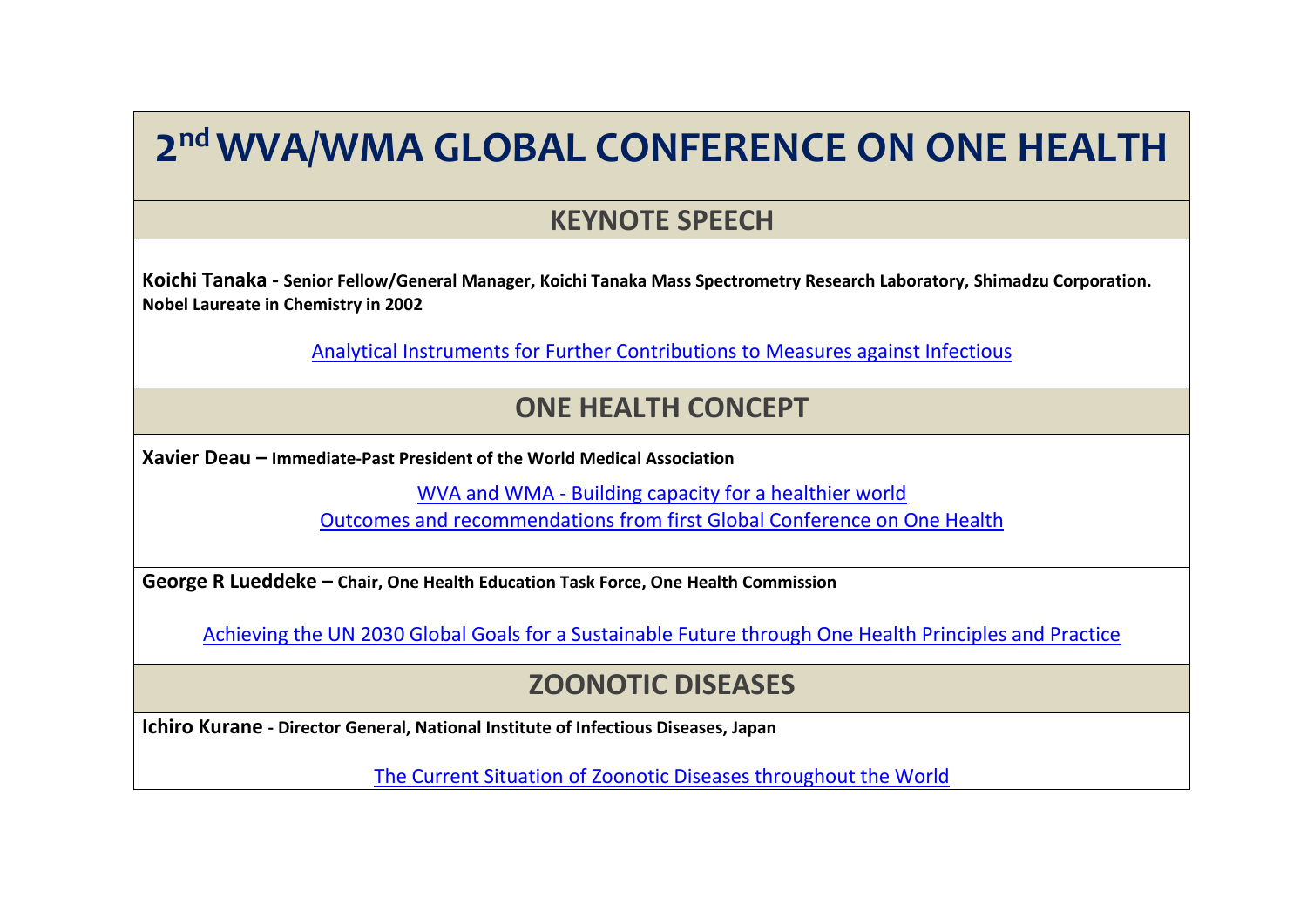**Gregory C. Gray - Professor, Division of Infectious Diseases, Global Health Institute, & Nicholas School of the Environment, Duke University**

[International Trends in One Health Research and Training](http://www.worldvet.org/uploads/docs/5_gray_international_trends_in_one_health_research_and_training_japan_2016_to_share.pdf)

**Toru Takahashi- Director, Department of Haematology, Yamaguchi Prefectural Grand Medical Center**

[SFTS findings in Japan and Research Collaboration between Medical Science and Veterinary Science.](http://www.worldvet.org/uploads/docs/6_toru_takahashi.pdf)

**Sira Abdul Rahman- Executive Director, Commonwealth Veterinary Association**

[The One Health Approach Towards Rabies Elimination in Asia](http://www.worldvet.org/uploads/docs/7_abdul__rahman_.pdf)

**Haruo Kusaba - President, Fukuoka Veterinary Medical Association** 

[Framework for Cooperation between Physicians and Veterinarians](http://www.worldvet.org/uploads/docs/8_haruo_kusaba.pdf)

**Takeshi Inamitsu - Director, Fukuoka Prefecture Medical Association** 

[A Case Example from the Fukuoka Prefecture](http://www.worldvet.org/uploads/docs/8a_takeshi_inamitsu.pdf)

**Aaron Mweene - Professor, Faculty of Veterinary Medicine, University of Zambia**

[Surveillance of Viral Zoonosis in Africa](http://www.worldvet.org/uploads/docs/9_aaron_mween.pdf) – Zambia

**Srihadi Agungpriyono - Dean of Faculty of Veterinary Medicine, Bogor Agricultural University, Indonesia**

[Ecological Studies on Flying Foxes and Their Involvement in Rabies-related and Other Viral Infectious Diseases](http://www.worldvet.org/uploads/docs/10_srihadi.pdf) – [Indonesia](http://www.worldvet.org/uploads/docs/10_srihadi.pdf)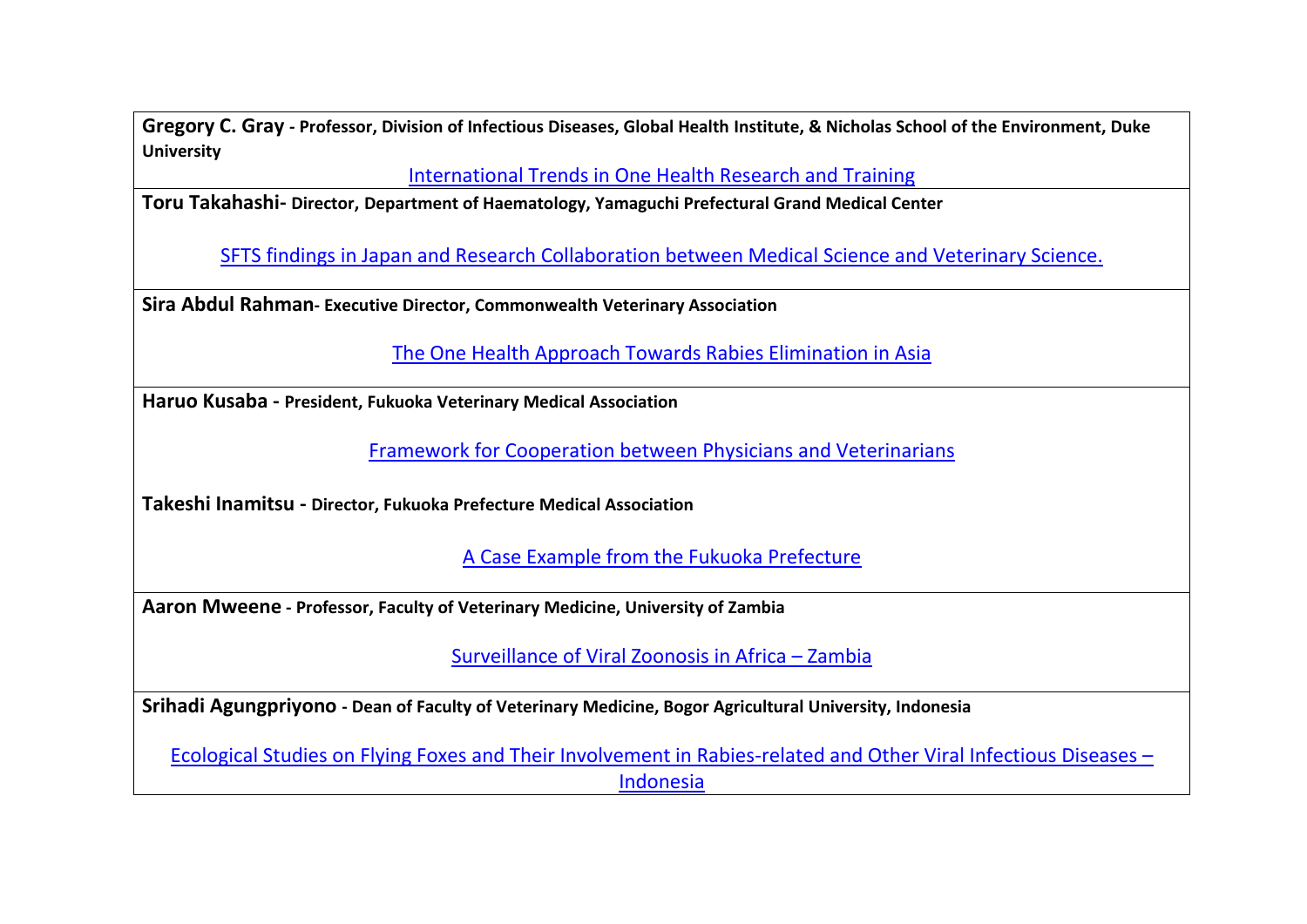**Matilu Mwau- Director, Consortium for National Health Research (CNHR), Principal Research Officer, KEMRI**

[Development of rapid diagnostics and the establishment of an alert system for outbreaks of Yellow Fever and Rift](http://www.worldvet.org/uploads/docs/11__matilu_mwau.pdf)  [Valley Fever in Kenya](http://www.worldvet.org/uploads/docs/11__matilu_mwau.pdf) 

**Thinh Hong Son – Director, Centre for Nutrition Information, Education and Communication, National Institute of Nutrition, Vietnam**

[Three dimensions of One Health and community intervention model for MDR bacteria in Vietnam](http://www.worldvet.org/uploads/docs/12_trinh_hong_son.pdf)

#### **ANTIMICROBIAL RESISTANCE**

**Herman Goossens - Chair of the Laboratory of Medical Microbiology, University Hospital Antwerp**

[The AMR threat, drivers and solutions in human medicine](http://www.worldvet.org/uploads/docs/13_goossens.pdf)

**Katinka DeBalogh - Senior Animal Production Health Officer, FAO Regional Office for Asia and the Pacific** 

[AMR approaches at global and national levels](http://www.worldvet.org/uploads/docs/14_katinka.pdf)

**Norio Ohmagari - Director, Diseases Control and Prevention Centre, Hospital of the National Center for Global Health and Medicine**

[Antimicrobial Stewardship in Human Medicine](http://www.worldvet.org/uploads/docs/15_norio_ohmagari.pdf)

**Yutaka Tamura – Professor of Laboratory of Food Microbiology and Food Safety, Division of Health and Environmental Sciences, Department of Veterinary Medicine, School of Veterinary Medicine, Rakuno Gakuen University**

[Prudent Use of Antimicrobials in Animals](http://www.worldvet.org/uploads/docs/16_yutaka_tamura.pdf)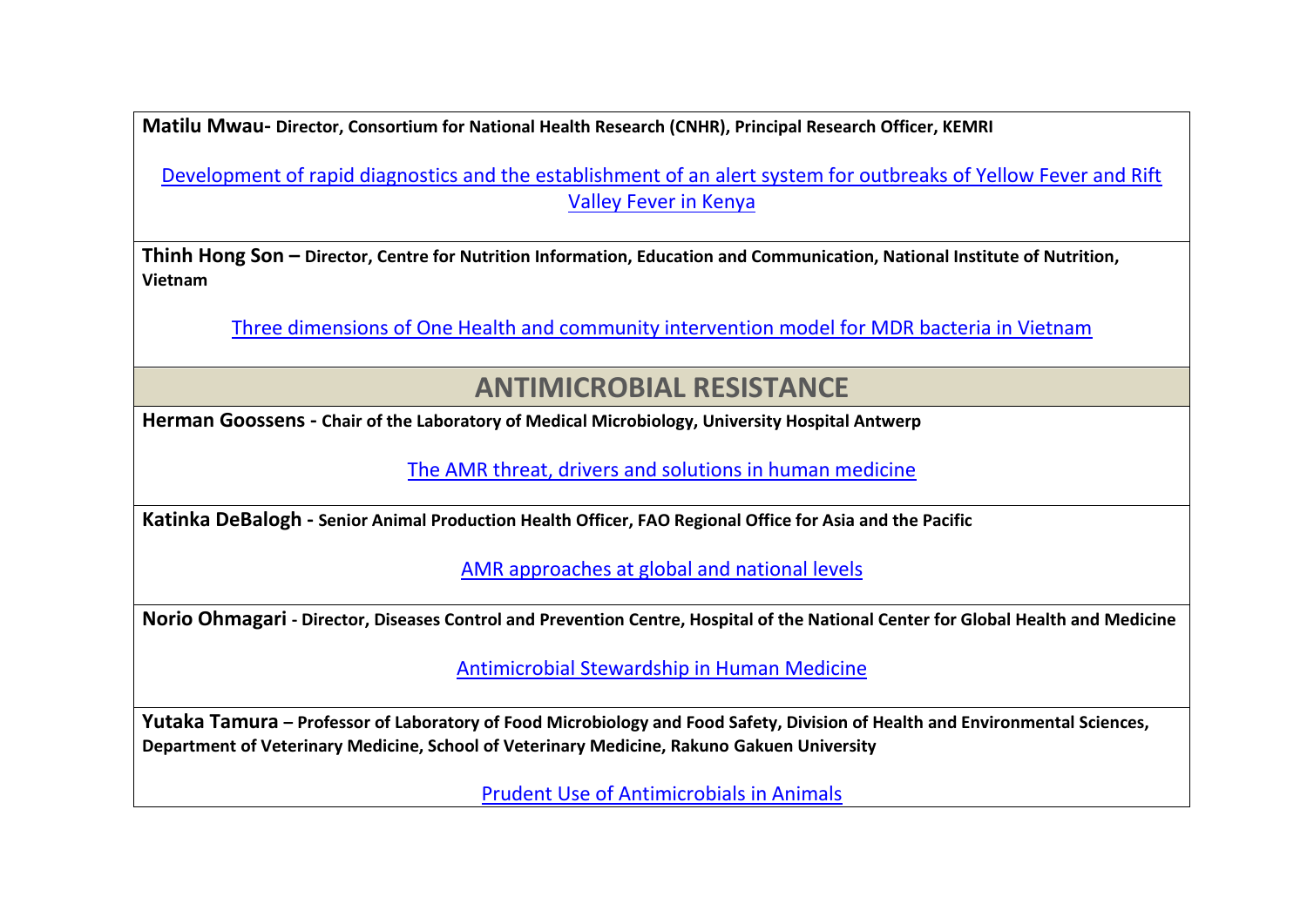## **FUKUOKA PREFECTURE SESSION ON ONE HEALTH**

**Mamoru Mohri - Astronaut, Chief Executive Director, National Museum of Emerging Science and Innovation** 

[Planet of life observed from space](http://www.worldvet.org/uploads/docs/17_mamoru_mohri.pdf)

## **OTHER ASPECTS OF ONE HEALTH**

**Leander Buchner – Chairman of the Technical Commission for Veterinary Science, International Committee of Military Medicine** 

One Health approach - [veterinary contribution in forces](http://www.worldvet.org/uploads/docs/18_buchner_.pdf)

**Hiroshi Matsufuji - Director of St. Luke's International Hospital, Tokyo**

[Dogs participating in "Animal Assisted Activities" in pediatric wards](http://www.worldvet.org/uploads/docs/19a_hiroshi_matsufuji.pdf)

**Hiroko Shibanai - Director of Akasaka Animal Hospital**

[Volunteer Activities that Contribute to Society through Medicine and Veterinary Medicine](http://www.worldvet.org/uploads/docs/19b_hiroko_shibanai.pdf)

### **CONSIDERATIONS FOR THE FUTURE OF ONE HEALTH CONCEPT**

**Malcolm Chong -President and International Veterinary Student's Association and Nana Tanamoto- International Federation of Medical Students Association**